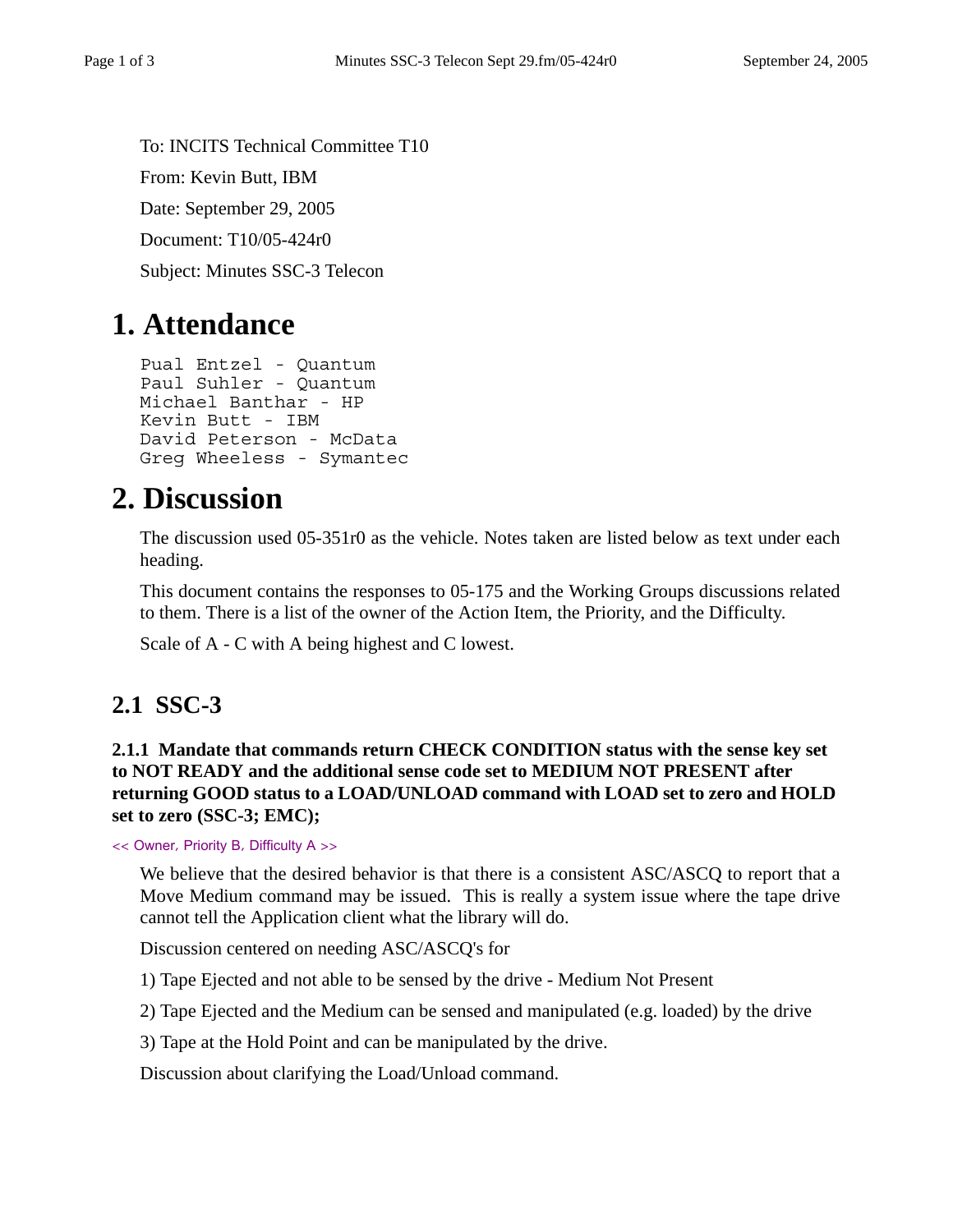Need to continue in WG during next meeting cycle.

# **2.1.2 Standardize all of the conditions/events that set sense key and additional sense code values (SMC-3, SSC-3, SPC-4?; CA);**

<< Owner, Priority B, Difficulty A >>

ASC/ASCQ should represent physical states.

1) Every new proposal needs to specify the ASC/ASCQ related to that proposal.

2) Need to go through the current standard and clarify any ambiguity and come to an agreement. Accepted in principle but nobody volunteered to own the proposal.

# **2.1.3 Provide a standard command to return the error history (e.g. count, error codes, and time stamps) for the device, device server, and removable medium (SMC-3, SSC-3, SPC-4?; CA);**

<< Owner, Priority A, Difficulty C >>

A lot of this exists in Log pages and Rod's proposal in ADC. Dell has a proposal 05-213r1. The discussion revolved around asking Dell if they would consider adding a TimeStamp field and timestamp type field to their proposal. Also, ask CA if that would cover their concerns.

AI: Kevin Butt to make request of Dell (copy Dave Peterson)

After response may need to ask CA. Will discuss later.

# **2.1.4 Add an interface [i.e. parameters for a key and bit mask for standardized algorithm(s)] for encryption/decryption in a stream device server (SSC-3?, SPC-4?; CA);**

<< Owner: Michael Banthar, Priority A+, Difficulty A+ >>

AI: Michael Banthar is planning a proposal for November and will touch base with Roger Cummings.

#### **2.1.5 Add a uniform method (e.g. command) to determine if the medium or the device caused an error (SSC-3, SPC-4?; CA);**

<< Owner: Kevin Butt, Priority C, Difficulty A >>

TapeAlert is our intent to do this. Review TapeAlert flags for which mean media vs. hardware vs. firmware.

AI: Kevin Butt

**2.1.6 Add a mode parameter to allow an application client to set the Early Warning size**